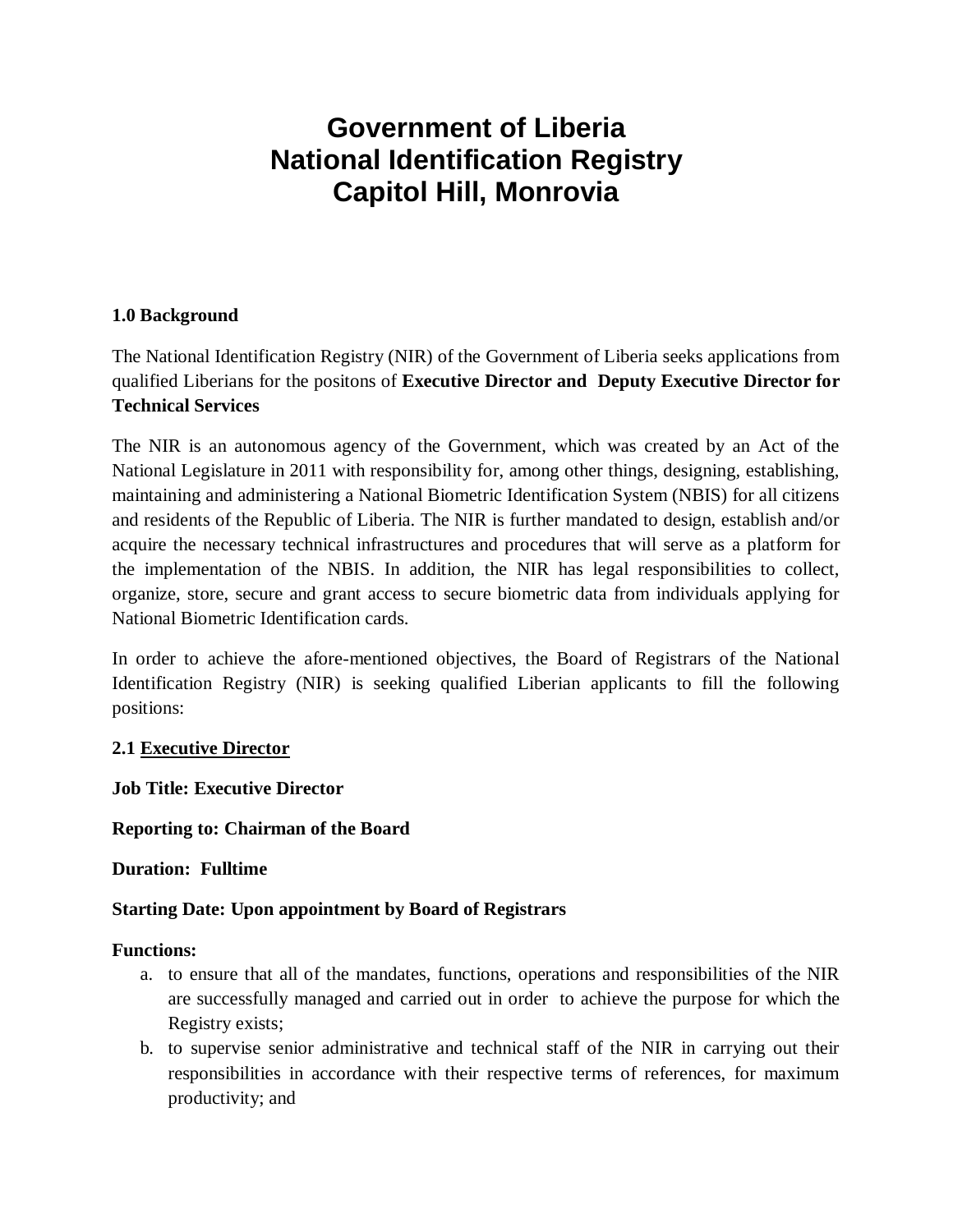c. to ensure that all directives, recommendations and assignments, given by the Board of Registrars, relative to the functions of the NIR are carried out in a timely and successful manner.

# **Specific Duties:**

- Coordinate and supervise the implementation of all activities and programs of the NIR, including decisions and policies of the Board of Registrars;
- $\hat{\mathbf{v}}$  Prepare draft quarterly /annual work plans and budgets of the NIR and ensure their timely submission to the Board of Registrars for approval;
- $\hat{\mathbf{v}}$  Prepare draft quarterly /annual reports, including financial statements, of the NIR to be submitted to the Board of Registrars for approval;
- Supervise the work of the Deputy Executive Directors for Technical Services and Administration;
- Work with ministries, agencies, public corporations, and commissions of the Government of Liberia, as well as the private sector and donor agencies/institutions for mobilization of adequate funding, material and human resources for the effective implementation of the NIR's mandate;
- Oversee the human and institutional capacity development of the NIR;
- Design project proposals and grant requests for the NIR, as additional means of resource mobilization for the entity;
- As Secretary to the Board of Registrars, organize meetings in consultation with the Chairperson of the Board and prepare draft agenda, meeting minutes, reports, resolutions or other directives that may emanate from the Board meetings;
- Oversee the recruitment, capacitation, compensation, and motivation of a team of professional and trustworthy staff and consultants to manage the Registry;
- Commission annual internal audits of the NIR in consultation with the Board of Registrars; and
- Undertake and perform other necessary responsibilities and activities as may be determined by the Board of Registrars, for the successful operations of the NIR.

# **Key Deliverables:**

- Submission of quarterly, annual and other periodic plans and reports to the Board of Registrars and the President and National Legislature through the chairman of the Board;
- Submission of other plans and reports as may be requested by the Board;
- Submission of project proposals to the BORs for its approval, to mobilize technical, financial and material resources from partners for the work of the NIR;
- Submission of internal audit reports to the Board;
- Submission of other necessary reports and/or documents to the Board upon its request.

# **Qualifications:**

 Advanced degree (master's or higher) in Public Administration, Business Administration or related field;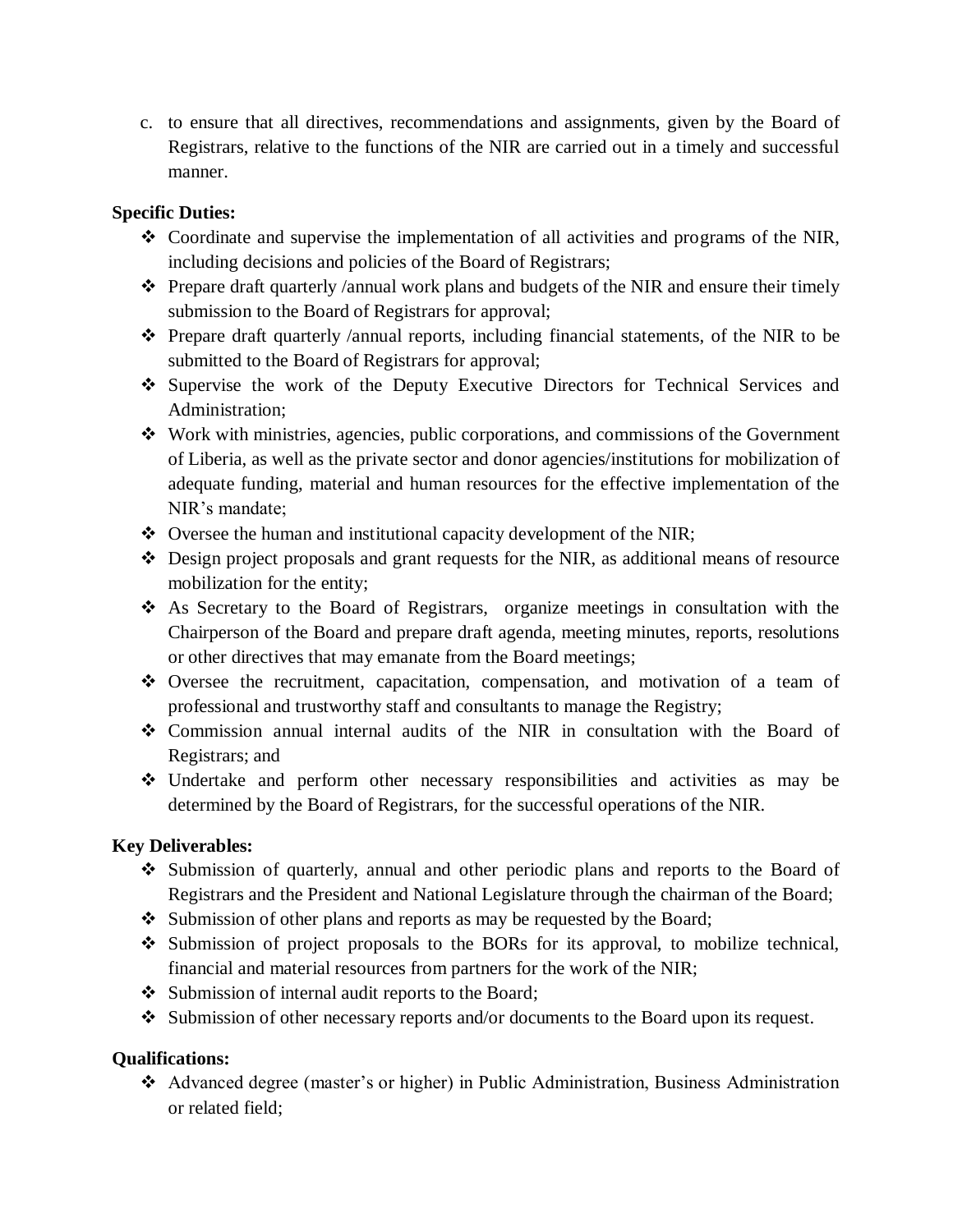- $\triangle$  A minimum of 10 years of experience in senior level management or administration;
- $\triangleleft$  At least 3 years of experience in managing large scale projects or programs;
- $\triangle$  Proven leadership in the design, management, implementation, monitoring and evaluation of Government programs;
- Strong communication and interpersonal skills, ability to foster networks and partnerships, and good working knowledge of information and communication technology;
- Proven ability to develop and communicate a common vision among diverse stakeholders and the ability to lead multidisciplinary teams;
- Ability to be tolerant to varying political, cultural, religious and social perspectives and opinions; and
- Must be a Liberian.

All Applications should be addressed to:

Chairman of the NIR Board of Registrars/ Minister of Internal Affairs Capitol Hill Monrovia, Liberia

Deadline for submission of applications: July 24, 2015 at 4:00 pm.

Please submit applications along with resumes to the Office of the Minister of Internal Affairs.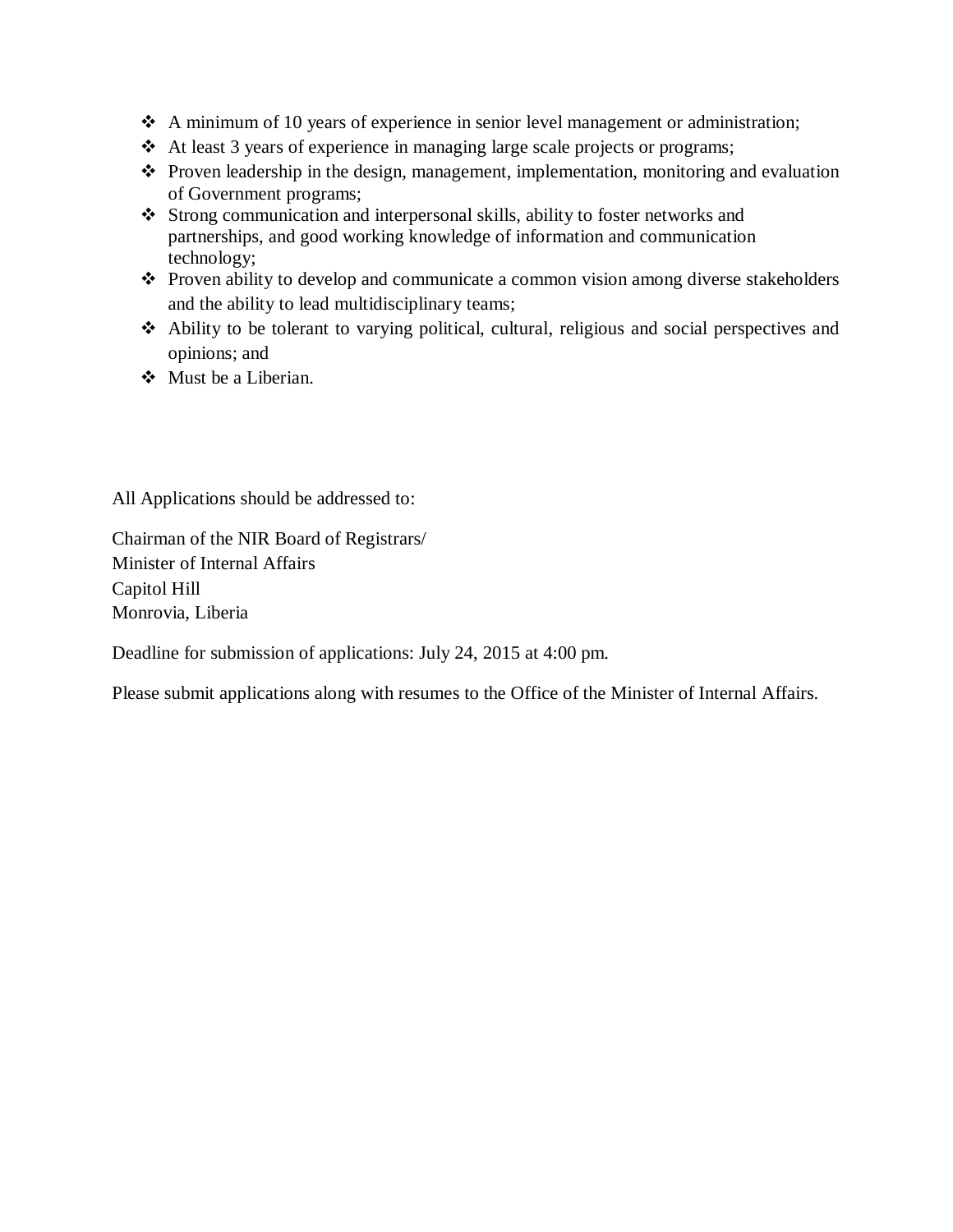#### **2.2 Deputy Executive Director for Technical Services**

## **Job Title: Deputy Executive Director for Technical Services**

#### **Reporting to: Executive Director**

#### **Duration: Fulltime**

#### **Starting Date: Upon appointment by Board of Registrars**

#### **Functions:**

- a. To assist the Executive Director in ensuring that all technical and operational functions of the NIR are successfully managed in order to achieve the purpose for which the Registry exists;
- b. To ensure that all directives, recommendations and assignments relative to technical and operational functions of the NIR that are given by the Executive Director and by the Board of Registrars through the Executive Director are carried out successfully and timely;

#### **Specific Duties:**

- Design guidelines and procedures for approval of the Executive Director and or the Board of Registrars that will lead to the successful implementation of the National Biometric Identification System; and ensure that such guidelines and procedures are efficiently managed;
- $\cdot \cdot$  In consultation with the Executive Director, team up with the Deputy Executive Director for Administration (DEDA) and other senior managers in drafting quarterly and annual work plans of the NIR; and, upon approval by the Board of Registrars, work with the DEDA and other senior managers to ensure that such plans are successfully carried out;
- Design and implement a public awareness, sensitization and educational strategy to improve public understanding of the purpose and significance of the NIR and encourage the citizenry and residents of Liberia to participate in the National Biometric Identification processes;
- Design terms of references and supervise consultancies and works of technical and operational level;
- $\div$  Work with the DEDA in the designing of capacity development programs for technical positions and ensure that such programs are successfully carried out so that the technical capacity of the NIR is adequate for the fulfillment of agency's mandate;
- $\bullet$  Supervise senior technical staff and consultants of the NIR for maximum productivity;
- Work with the Executive Director in identifying the technical capacity development needs of the NIR;
- Assist the Executive Director in the preparation of quarterly, annual, and special reports of the NIR; and